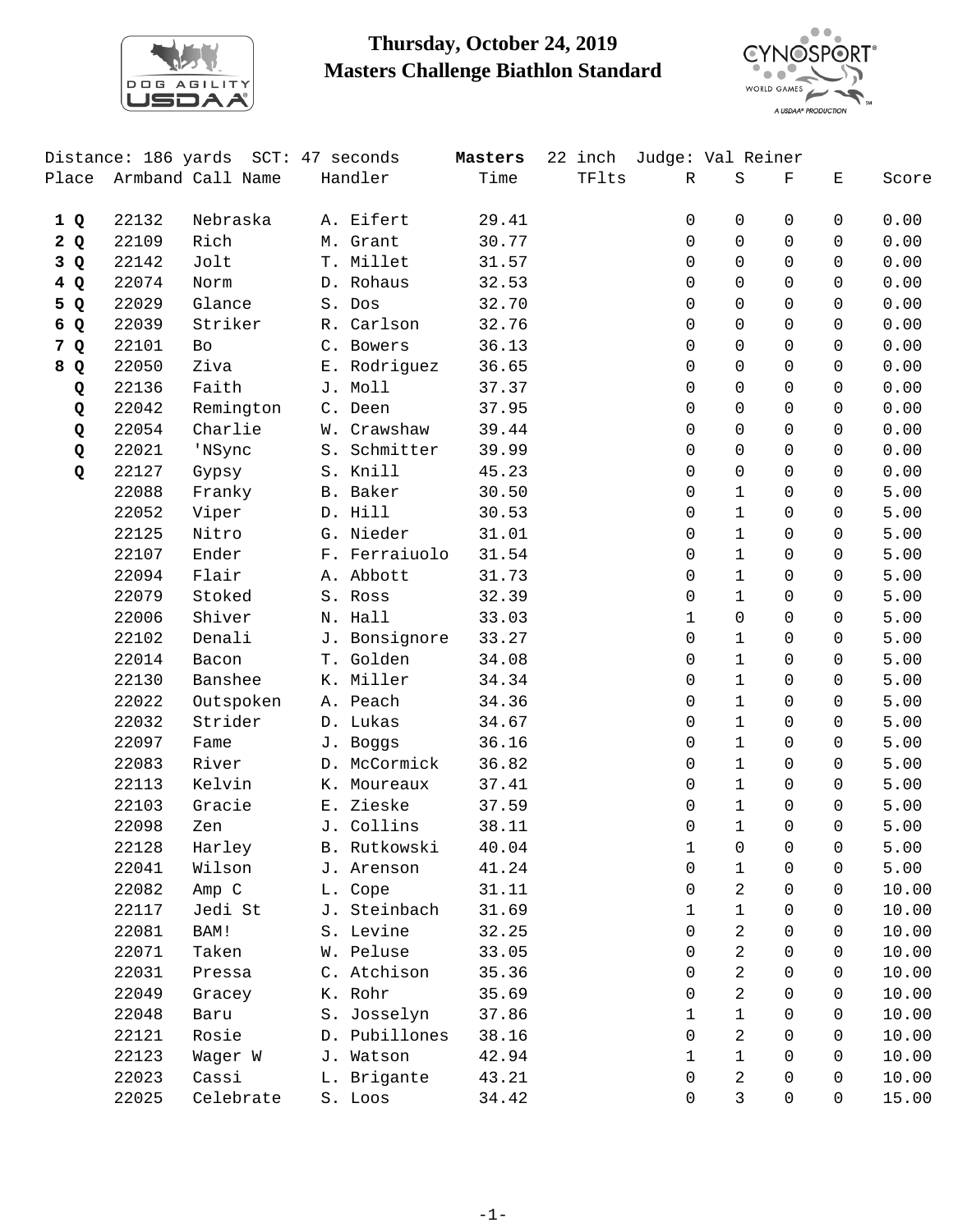| 22085 | Hopi                   | L. Johnson   | 38.00   |       | $\mathbf 0$         | 3            | 0            | 0            | 15.00 |
|-------|------------------------|--------------|---------|-------|---------------------|--------------|--------------|--------------|-------|
| 22017 | Moon B                 | L. Bartol    | 40.98   |       | 2                   | $\mathbf{1}$ | $\mathbf 0$  | 0            | 15.00 |
| 22069 | Ariel Ray              | J. Chen      | 45.04   |       | $\overline{a}$      | $\mathbf{1}$ | $\Omega$     | 0            | 15.00 |
| 22145 | Speedy                 | J. Boggs     | 47.33   | 0.33  | $\mathsf{O}\xspace$ | $\mathbf 0$  | $\Omega$     | $\mathbf{1}$ | Elim  |
| 22111 | Zim                    | M. Behrens   | 35.89   |       | $\Omega$            | $\Omega$     | $\Omega$     | $\mathbf{1}$ | Elim  |
| 22009 | Seeker                 | N. Levesque  | 39.92   |       | $\Omega$            | $\Omega$     | $\Omega$     | $\mathbf{1}$ | Elim  |
| 22005 | Bob                    | M. Wirant    | 40.81   |       | 0                   | $\mathbf 0$  | $\mathbf 0$  | $\mathbf{1}$ | Elim  |
| 22003 | Ruckus                 | J. Gerhard   | 38.26   |       | $\mathsf{O}$        | $\mathbf{1}$ | $\mathsf{O}$ | $\mathbf{1}$ | Elim  |
| 22086 | Ryker                  | D. Spence    | 43.06   |       | $\Omega$            | $\Omega$     | $\Omega$     | $\mathbf{1}$ | Elim  |
| 22065 | Peat                   | S. Duke      | No Time |       | 0                   | $\Omega$     | $\Omega$     | $\mathbf{1}$ | Elim  |
| 22150 | Johnny B               | J. Gauntt    | 44.05   |       | 0                   | $\mathbf 0$  | $\Omega$     | $\mathbf{1}$ | Elim  |
| 22137 | Rex                    | S. Cochran   | 32.46   |       | $\mathsf{O}$        | $\mathsf{O}$ | $\mathsf{O}$ | $\mathbf{1}$ | Elim  |
| 22008 | Vim                    | K. Terrill   | 32.57   |       | 0                   | $\Omega$     | $\Omega$     | $\mathbf{1}$ | Elim  |
| 22135 | Bodie                  | J. Kronbach  | 37.04   |       | 0                   | $\Omega$     | $\Omega$     | $\mathbf{1}$ | Elim  |
| 22119 | Brio                   | J. Faulkner  | 38.71   |       | $\Omega$            | $\mathbf 0$  | $\mathbf 0$  | $\mathbf{1}$ | Elim  |
| 22002 | Mesa                   | B. Ortale    | 59.93   | 12.93 | 0                   | $\mathsf{O}$ | $\mathsf{O}$ | $\mathbf{1}$ | Elim  |
| 22151 | Beinn                  | L. Medcraft  | 48.22   | 1.22  | 0                   | $\mathbf 0$  | $\Omega$     | $\mathbf{1}$ | Elim  |
| 22064 | Swig                   | R. King      | 58.26   | 11.26 | 3                   | $\Omega$     | $\Omega$     | $\mathbf{1}$ | Elim  |
| 22096 | Bright                 | R. Sanders   | 36.60   |       | 0                   | $\mathbf 0$  | $\mathbf 0$  | $\mathbf{1}$ | Elim  |
| 22078 | #Winning               | M. Hanson    | 37.35   |       | 0                   | $\mathsf{O}$ | $\mathbf 0$  | $\mathbf{1}$ | Elim  |
| 22015 | Lilu                   | N. O'Brien   | 58.39   | 11.39 | 0                   | 2            | $\mathbf 0$  | $\mathbf{1}$ | Elim  |
| 22034 | Aero                   | R. Clark     | 44.64   |       | $\Omega$            | $\Omega$     | $\Omega$     | $\mathbf{1}$ | Elim  |
| 22062 | Bailey                 | R. Seiter    | 44.17   |       | $\Omega$            | $\Omega$     | $\Omega$     | $\mathbf{1}$ | Elim  |
| 22058 | <b>Bode</b>            | J. Harris    | 39.88   |       | 0                   | $\mathsf{O}$ | $\mathbf 0$  | $\mathbf{1}$ | Elim  |
| 22033 | Truth                  | A. Carter    | 44.35   |       | 0                   | $\mathbf 0$  | $\mathbf 0$  | $\mathbf{1}$ | Elim  |
| 22019 | Tease                  | S. Vicary    | 34.70   |       | $\Omega$            | $\Omega$     | $\Omega$     | $\mathbf{1}$ | Elim  |
| 22149 | Kaiden                 | R. Taylor    | 41.50   |       | $\Omega$            | $\Omega$     | $\Omega$     | $\mathbf{1}$ | Elim  |
| 22138 | Jedi So                | K. Solberg   | 37.14   |       | 0                   | 0            | $\mathbf 0$  | $\mathbf{1}$ | Elim  |
| 22108 | Bindi Sue              | K. Miller    | 37.36   |       | $\mathsf{O}$        | $\mathbf{1}$ | $\Omega$     | $\mathbf{1}$ | Elim  |
| 22026 | Hauser                 | L. Smith     | 40.48   |       | $\Omega$            | $\Omega$     | $\Omega$     | $\mathbf{1}$ | Elim  |
| 22091 | Racer                  | B. Ambruzs   | 38.17   |       | $\Omega$            | $\Omega$     | $\Omega$     | $\mathbf{1}$ | Elim  |
| 22037 | Nile                   | J. York      | 40.03   |       | 0                   | $\mathbf 0$  | $\mathbf 0$  | $\mathbf{1}$ | Elim  |
| 22035 | Spiff                  | S. Haigler   | 41.18   |       | 0                   | $\Omega$     | $\mathbf 0$  | $\mathbf{1}$ | Elim  |
| 22077 | Ziggy Marley L. Jacobs |              | 33.11   |       | 0                   | 0            | 0            | 1            | Elim  |
| 22115 | Desmond                | D. Davis     | 37.92   |       | 0                   | 0            | 0            | 1            | Elim  |
| 22114 | Dew                    | E. Coupe     | 45.79   |       | 0                   | 0            | $\Omega$     | $\mathbf{1}$ | Elim  |
| 22072 | Mari                   | J. Kurlander | 42.65   |       | 0                   | $\Omega$     | 0            | 1            | Elim  |
| 22004 | Angel                  | W. Crawshaw  | 42.73   |       | 0                   | $\Omega$     | $\Omega$     | 1            | Elim  |
| 22092 | Derby                  | R. Quinones  | 42.54   |       | 0                   | $\Omega$     | 0            | $\mathbf{1}$ | Elim  |
| 22106 | Torque                 | D. Cresswell | 37.39   |       | $\Omega$            | $\Omega$     | 0            | 1            | Elim  |
| 22044 | Blitz                  | K. Rohr      | 36.80   |       | 0                   | $\Omega$     | 0            | $\mathbf{1}$ | Elim  |
| 22105 | Pixie                  | G. Carlson   | 39.89   |       | 0                   | $\Omega$     | $\Omega$     | 1            | Elim  |
| 22120 | Cruz'N                 | S. Henry     | 39.80   |       | 0                   | 0            | 0            | $\mathbf{1}$ | Elim  |
| 22104 | Venture                | N. Levesque  | 43.31   |       | 0                   | $\Omega$     | 0            | $\mathbf{1}$ | Elim  |
| 22147 | Fia                    | C. Holm      | Absent  |       |                     |              |              |              |       |
| 22148 | Keg                    | K. Cetrulo   | Absent  |       |                     |              |              |              |       |
| 22118 | Boogie                 | P. Friauf    | Absent  |       |                     |              |              |              |       |
|       |                        |              |         |       |                     |              |              |              |       |

|                | Distance: 186 yards  SCT: 47 seconds |          | <b>Masters</b> 20 inch Judge: Val Reiner |                     |  |                                                     |
|----------------|--------------------------------------|----------|------------------------------------------|---------------------|--|-----------------------------------------------------|
|                | Place Armband Call Name              | Handler  | Time                                     | TFlts R S F E Score |  |                                                     |
| 1 0 20018 P!nk |                                      | J. Crank | 29.53                                    |                     |  | $\begin{matrix} 0 & 0 & 0 & 0 & 0 & 0 \end{matrix}$ |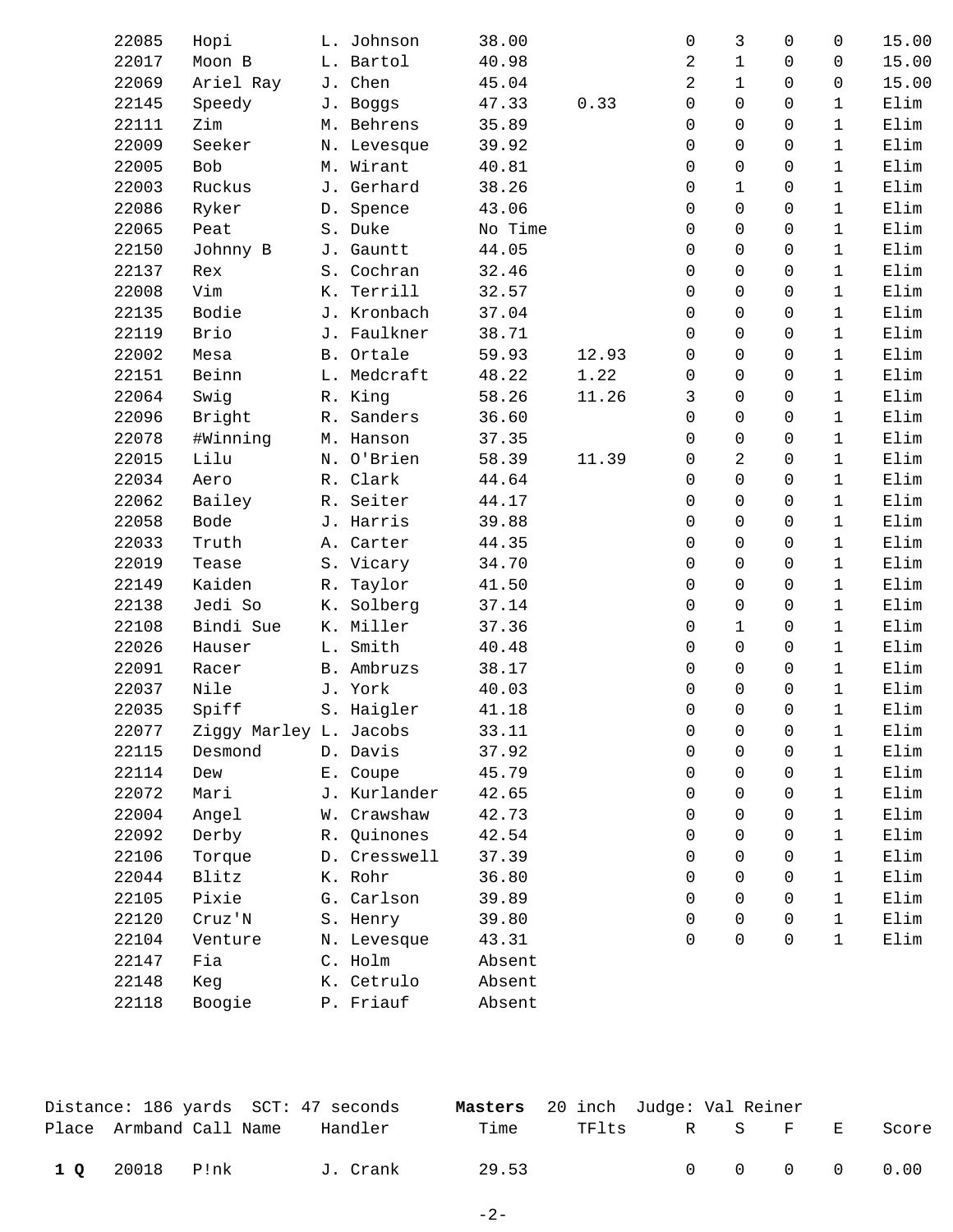|   | 2Q           | 22007 | Graphene                  |    | P. Simpson     | 31.76   |      | 0              | $\mathbf 0$    | $\Omega$     | $\mathbf 0$  | 0.00  |
|---|--------------|-------|---------------------------|----|----------------|---------|------|----------------|----------------|--------------|--------------|-------|
| 3 | Q            | 20058 | Glory                     |    | R. Downs       | 32.32   |      | 0              | 0              | $\Omega$     | 0            | 0.00  |
|   | 4 Q          | 20076 | Deja Vu                   |    | B. Kelly       | 32.33   |      | 0              | $\Omega$       | 0            | $\Omega$     | 0.00  |
| 5 | $\mathbf{Q}$ | 20067 | Lyric                     |    | K. Kent        | 32.35   |      | $\Omega$       | $\Omega$       | $\Omega$     | $\Omega$     | 0.00  |
|   | 6 Q          | 20055 | Chica                     |    | R. Chilibeck   | 33.42   |      | 0              | $\mathbf 0$    | 0            | $\Omega$     | 0.00  |
|   | Q            | 20040 | Jetter                    |    | R. Marquez     | 34.92   |      | 0              | 0              | 0            | 0            | 0.00  |
|   | Q            | 20039 | Dance                     |    | M. Behrens     | 36.85   |      | 0              | 0              | 0            | $\Omega$     | 0.00  |
|   | Q            | 20036 | Lagniappe                 | К. | Topham         | 38.96   |      | $\Omega$       | $\mathbf 0$    | 0            | $\Omega$     | 0.00  |
|   | Q            | 20044 | Dr. E                     |    | A. Gersman     | 46.59   |      | 0              | $\mathbf 0$    | 0            | 0            | 0.00  |
|   |              | 22020 | Burst                     |    | T. Smorch      | 29.39   |      | 0              | $\mathbf 1$    | 0            | $\Omega$     | 5.00  |
|   |              | 20047 | Snips                     |    | D. Kurtz       | 31.18   |      | 0              | $\mathbf{1}$   | 0            | $\Omega$     | 5.00  |
|   |              | 22046 | Ritz                      |    | N. Houghton    | 31.27   |      | $\Omega$       | $\mathbf{1}$   | 0            | $\Omega$     | 5.00  |
|   |              | 22056 | Seven                     |    | R. LaRocque    | 31.52   |      | 0              | $\mathbf 1$    | 0            | 0            | 5.00  |
|   |              | 20073 | Whit                      |    | T. Fulmer      | 32.00   |      | 0              | $\mathbf{1}$   | $\Omega$     | $\Omega$     | 5.00  |
|   |              | 22116 | Jake                      |    | K. Rohr        | 32.93   |      | 0              | $\mathbf{1}$   | 0            | $\Omega$     | 5.00  |
|   |              | 22036 | Jiffy                     |    | L. Brigante    | 33.58   |      | $\Omega$       | $\mathbf{1}$   | 0            | $\Omega$     | 5.00  |
|   |              | 20024 | Talla                     |    | S. Jones       | 36.54   |      | 0              | $\mathbf 1$    | 0            | $\mathbf 0$  | 5.00  |
|   |              | 20077 | Feist                     |    | V. Booth       | 38.91   |      | 1              | $\mathsf{O}$   | $\Omega$     | $\Omega$     | 5.00  |
|   |              | 20066 | Stun                      |    | M. Sheard      | 32.65   |      | 0              | 2              | 0            | 0            | 10.00 |
|   |              | 16002 | Maddie                    |    | J. Williams    | 33.31   |      | 1              | $\mathbf{1}$   | 0            | $\Omega$     | 10.00 |
|   |              | 16049 | Prize                     |    | K. Moureaux    | 36.62   |      | $\overline{2}$ | 0              | $\Omega$     | $\mathbf 0$  | 10.00 |
|   |              | 20052 | Kona                      |    | J. Losey       | 39.20   |      | $\mathbf 1$    | $\mathbf{1}$   | $\mathbf 0$  | $\mathsf{O}$ | 10.00 |
|   |              | 20070 | Athena                    |    | M. Barry       | 37.48   |      | $\overline{2}$ | $\mathbf{1}$   | 0            | 0            | 15.00 |
|   |              | 20050 | Robin                     | Ζ. | Tang           | 33.25   |      | 0              | 4              | 0            | $\Omega$     | 20.00 |
|   |              | 20014 | Fate                      |    | J. Yates       | 34.91   |      | 0              | $\overline{4}$ | 0            | $\mathbf 0$  | 20.00 |
|   |              | 20051 | Kennedy                   |    | L. Eldred      | 44.13   |      | 1              | 3              | $\mathbf 0$  | $\mathbf 0$  | 20.00 |
|   |              | 20065 | Nuddge                    |    | D. Smith       | 46.23   |      | 1              | $\mathbf{3}$   | 0            | 0            | 20.00 |
|   |              | 20011 | Moneypenny                |    | C. Holmes      | 52.05   | 5.05 | 0              | $\mathbf 0$    | 0            | $\mathbf{1}$ | Elim  |
|   |              | 20080 | Cheetah                   |    | K. Wilson      | 37.61   |      | $\Omega$       | $\mathbf 0$    | $\Omega$     | $\mathbf{1}$ | Elim  |
|   |              | 20030 | May-tal                   |    | L. Novick      | 39.79   |      | 0              | $\mathbf 0$    | 0            | $\mathbf{1}$ | Elim  |
|   |              | 16014 | Decker                    |    | R. Newman      | 31.49   |      | 0              | 0              | $\Omega$     | $\mathbf 1$  | Elim  |
|   |              | 20061 | Tease                     |    | J. Gerhard     | 39.41   |      | 0              | $\Omega$       | 0            | $\mathbf{1}$ | Elim  |
|   |              | 20019 | Venus                     |    | J. Sabraski    | 43.50   |      | 0              | $\Omega$       | 0            | $\mathbf{1}$ | Elim  |
|   |              | 20007 | Tally                     |    | K. Nielsen     | 39.13   |      | 0              | $\mathsf{O}$   | $\mathsf{O}$ | $\mathbf{1}$ | Elim  |
|   |              | 20068 | EPI                       |    | K. Barton      | 42.90   |      | 0              | 0              | 0            | 1            | Elim  |
|   |              | 20054 | Bendetta                  |    | K. Dowis       | 36.74   |      | $\Omega$       | $\Omega$       | 0            | $\mathbf{1}$ | Elim  |
|   |              | 20046 | Jelly Bel C. Laria        |    |                | 34.98   |      | 0              | $\Omega$       | $\Omega$     | $\mathbf{1}$ | Elim  |
|   |              | 20081 | Brisa                     |    | R. Martinez    | 51.62   | 4.62 | 0              | $\Omega$       | 0            | $\mathbf 1$  | Elim  |
|   |              | 20029 | June                      |    | L. Hansen      | 42.90   |      | $\Omega$       | $\Omega$       | 0            | $\mathbf{1}$ | Elim  |
|   |              | 20017 | Joss                      |    | L. Johns       | No Time |      | 0              | $\Omega$       | $\Omega$     | $\mathbf{1}$ | Elim  |
|   |              | 20037 | Legion                    |    | M. Kopka       | 38.18   |      | 0              | $\Omega$       | $\Omega$     | $\mathbf{1}$ | Elim  |
|   |              | 20035 | Fleur De Lis R. Culpepper |    |                | 37.23   |      | 0              | $\mathbf 0$    | $\Omega$     | $\mathbf{1}$ | Elim  |
|   |              | 22140 | Mystery                   |    | A. Reinkemeyer | 34.34   |      | 0              | $\mathbf 0$    | 0            | $\mathbf{1}$ | Elim  |
|   |              | 20032 | Kaya                      |    | G. Mortley     | 44.69   |      | 0              | $\Omega$       | $\Omega$     | $\mathbf{1}$ | Elim  |
|   |              | 24050 | Misty                     |    | P. Cinotto     | No Time |      | 0              | $\Omega$       | 0            | $\mathbf{1}$ | Elim  |
|   |              | 20028 | Yuli                      |    | L. Greene      | 38.26   |      | $\Omega$       | $\Omega$       | $\Omega$     | $\mathbf 1$  | Elim  |
|   |              | 20069 | Sloane Ra                 |    | C. Holmes      | 40.89   |      | 0              | $\mathsf{O}$   | $\Omega$     | $\mathbf{1}$ | Elim  |
|   |              | 20034 | Serina                    |    | W. Ji          | 37.99   |      | 0              | $\Omega$       | $\Omega$     | $\mathbf{1}$ | Elim  |
|   |              | 20057 | Kat                       |    | E. Ampleford   | 35.44   |      | 0              | $\Omega$       | $\Omega$     | $\mathbf{1}$ | Elim  |
|   |              | 20026 | Sunny                     |    | X. Zhou        | 51.74   | 4.74 | 0              | $\Omega$       | $\Omega$     | $\mathbf 1$  | Elim  |
|   |              | 20079 | Mint                      |    | S. Duke        | 33.64   |      | 0              | $\mathbf 0$    | 0            | $\mathbf{1}$ | Elim  |
|   |              |       |                           |    |                |         |      |                |                |              |              |       |
|   |              | 20042 | Damuraz                   |    | M. Speagle     | 43.16   |      | 0              | $\mathsf{O}$   | 0            | $\mathbf{1}$ | Elim  |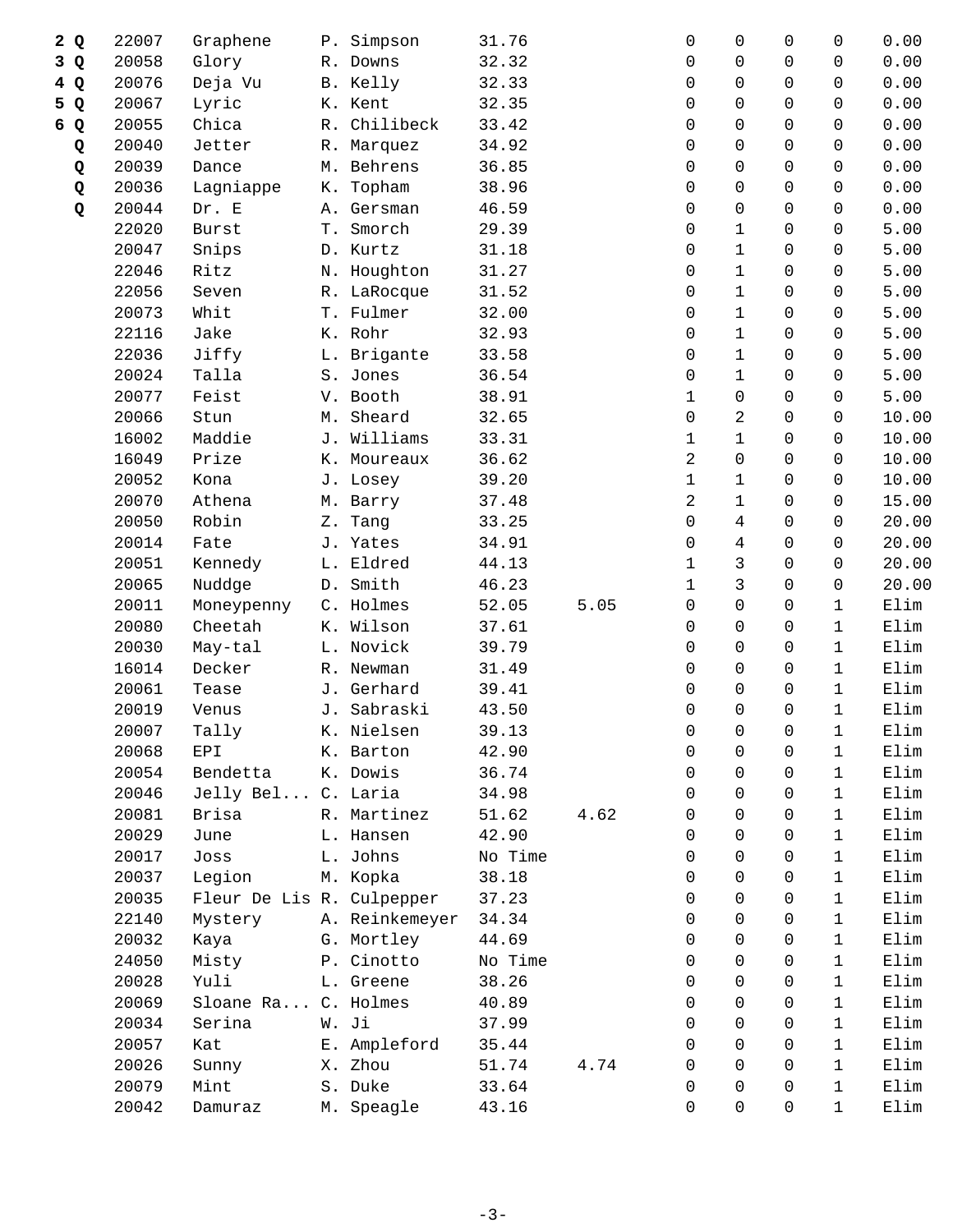| 20023 | Honey Badger J. Lolich |             | 41.21   |   | $\Omega$ | Elim |
|-------|------------------------|-------------|---------|---|----------|------|
| 22070 | Cayman                 | N. Nance    | 36.25   |   | 0        | Elim |
| 20027 | Jenny                  | K. Mahan    | No Time | 0 | $\Omega$ | Elim |
| 20005 | Guess                  | M. Rock     | Absent  |   |          |      |
| 20075 | Velo                   | M. Speagle  | Absent  |   |          |      |
| 20078 | Fuzzy Knu M. Rock      |             | Absent  |   |          |      |
| 20006 | Zin                    | S. Anderson | Absent  |   |          |      |

| Distance: 179 yards SCT: 51 seconds |       |                         |              | Masters | 10 inch Judge: Val Reiner |              |                |          |              |       |
|-------------------------------------|-------|-------------------------|--------------|---------|---------------------------|--------------|----------------|----------|--------------|-------|
|                                     |       | Place Armband Call Name | Handler      | Time    | TFlts                     | $\mathbb{R}$ | S              | F        | Е            | Score |
| 1 Q                                 | 10011 | Miley                   | A. Abbott    | 34.07   |                           | 0            | $\Omega$       | $\Omega$ | 0            | 0.00  |
| 2Q                                  | 10005 | Maverick                | J. Gerhard   | 36.39   |                           | $\Omega$     | $\Omega$       | $\Omega$ | $\Omega$     | 0.00  |
| 3Q                                  | 10018 | Lark                    | B. Lynch     | 36.67   |                           | $\Omega$     | $\Omega$       | $\Omega$ | $\Omega$     | 0.00  |
| 4Q                                  | 10013 | CG Cinge                | G. Miholics  | 38.10   |                           | 0            | $\Omega$       | $\Omega$ | 0            | 0.00  |
| Q                                   | 10035 | Zen                     | D. Fox       | 38.83   |                           | 0            | $\Omega$       | $\Omega$ | $\Omega$     | 0.00  |
| Q                                   | 10001 | Frenzi                  | L. Womer     | 39.16   |                           | $\Omega$     | $\Omega$       | $\Omega$ | $\Omega$     | 0.00  |
| Q                                   | 10033 | Super Sonic L. Womer    |              | 41.13   |                           | $\Omega$     | $\Omega$       | $\Omega$ | $\Omega$     | 0.00  |
| Q                                   | 10022 | Terra                   | K. Lai       | 41.95   |                           | 0            | $\Omega$       | $\Omega$ | 0            | 0.00  |
| Q                                   | 10030 | Malibu                  | A. Kajava    | 46.00   |                           | 0            | $\Omega$       | $\Omega$ | 0            | 0.00  |
| Q                                   | 10026 | Nessie                  | A. Lowry     | 49.81   |                           | 0            | $\Omega$       | 0        | 0            | 0.00  |
| Q                                   | 10028 | Picasso                 | R. Evers     | 49.90   |                           | $\Omega$     | $\Omega$       | $\Omega$ | 0            | 0.00  |
|                                     | 10019 | Hedy                    | S. Cochran   | 34.99   |                           | $\Omega$     | $\mathbf{1}$   | $\Omega$ | $\Omega$     | 5.00  |
|                                     | 10021 | Roxy                    | I. White     | 38.87   |                           | $\Omega$     | $\mathbf{1}$   | $\Omega$ | 0            | 5.00  |
|                                     | 10009 | Sushi                   | J. Plamondon | 41.68   |                           | $\mathbf{1}$ | $\Omega$       | $\Omega$ | $\Omega$     | 5.00  |
|                                     | 10020 | Rowan                   | H. Witt      | 38.26   |                           | $\mathbf{1}$ | $\mathbf{1}$   | $\Omega$ | $\Omega$     | 10.00 |
|                                     | 10015 | Exit                    | S. Straub    | 39.64   |                           | $\Omega$     | $\overline{2}$ | $\Omega$ | $\Omega$     | 10.00 |
|                                     | 10032 | What!                   | T. Calvert   | 40.85   |                           | $\Omega$     | $\mathbf 0$    | $\Omega$ | $\mathbf{1}$ | Elim  |
|                                     | 10031 | Pink                    | C. Hess      | 40.43   |                           | 0            | 0              | 0        | $\mathbf 1$  | Elim  |
|                                     | 10023 | Rauri Belle             | D. O'Reilly  | 42.09   |                           | 0            | $\Omega$       | 0        | $\mathbf{1}$ | Elim  |
|                                     | 10008 | Dazzle                  | M. Keating   | 40.48   |                           | $\Omega$     | $\Omega$       | $\Omega$ | 1            | Elim  |
|                                     | 10002 | Beezer                  | J. Rossi     | 50.15   |                           | $\Omega$     | $\Omega$       | $\Omega$ | $\mathbf{1}$ | Elim  |
|                                     | 10025 | Rabbit                  | R. Newman    | 29.58   |                           | $\Omega$     | 0              | $\Omega$ | 1            | Elim  |
|                                     | 10017 | Race                    | J. Poling    | 49.57   |                           | 0            | $\mathbf 0$    | $\Omega$ | $\mathbf{1}$ | Elim  |
|                                     |       |                         |              |         |                           |              |                |          |              |       |

|       | Distance: 181 yards | SCT: 48           | seconds      | Masters | 16 inch | Judge: Val Reiner |          |   |          |       |
|-------|---------------------|-------------------|--------------|---------|---------|-------------------|----------|---|----------|-------|
| Place |                     | Armband Call Name | Handler      | Time    | TFlts   | $\mathbb R$       | S        | F | Е        | Score |
| 1Q    | 16003               | Grape             | B. Thomas    | 32.56   |         |                   | $\Omega$ | 0 | $\Omega$ | 0.00  |
| 2Q    | 16039               | Rev               | M. Brown     | 32.66   |         | 0                 | 0        | 0 | 0        | 0.00  |
| 3 Q   | 16018               | Lucky             | J. Crank     | 33.18   |         |                   | $\Omega$ | 0 | $\Omega$ | 0.00  |
| 4 Q   | 16025               | Anthem            | D. Lombard   | 33.35   |         |                   | $\Omega$ | 0 | $\Omega$ | 0.00  |
| 5 Q   | 16028               | Streak            | S. Crank     | 33.66   |         |                   | $\Omega$ | 0 | $\Omega$ | 0.00  |
| 6 Q   | 16021               | Brodie            | E. Robinson  | 33.84   |         |                   | $\Omega$ | 0 | $\Omega$ | 0.00  |
| Q     | 16011               | Deacon            | E. Blanchard | 34.61   |         |                   | $\Omega$ | 0 | $\Omega$ | 0.00  |
| Q     | 16057               | D'Artagnan        | E. Zalo      | 36.32   |         |                   | 0        | 0 | 0        | 0.00  |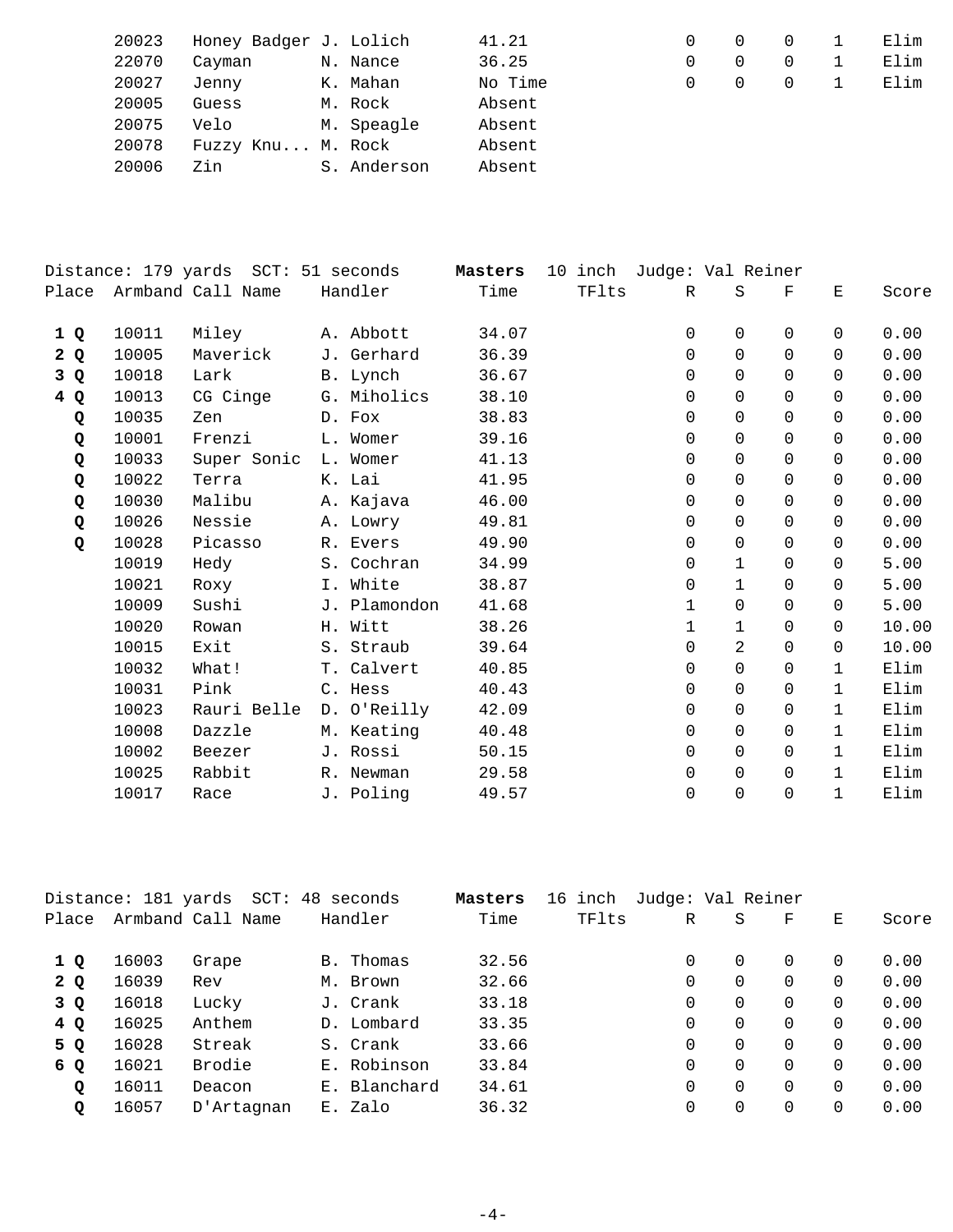| Q | 16047 | Maybe    | M. Bishop    | 42.16  |      | 0            | $\Omega$       | $\Omega$ | $\Omega$     | 0.00  |
|---|-------|----------|--------------|--------|------|--------------|----------------|----------|--------------|-------|
| Q | 16058 | Flare    | I. Owen      | 42.70  |      | $\Omega$     | $\Omega$       | $\Omega$ | $\Omega$     | 0.00  |
| Q | 14034 | Valkyrie | J. Burtness  | 44.74  |      | 0            | $\Omega$       | $\Omega$ | $\Omega$     | 0.00  |
| Q | 14010 | Tine     | R. Koeske    | 45.61  |      | 0            | $\Omega$       | $\Omega$ | $\Omega$     | 0.00  |
|   | 16023 | Swift    | J. Crank     | 30.43  |      | 0            | $\mathbf{1}$   | $\Omega$ | $\Omega$     | 5.00  |
|   | 16012 | Swindle  | A. Beasley   | 31.80  |      | 0            | $\mathbf{1}$   | $\Omega$ | $\Omega$     | 5.00  |
|   | 16029 | Colt     | J. Thomas    | 33.90  |      | 0            | $\mathbf 1$    | $\Omega$ | $\Omega$     | 5.00  |
|   | 14019 | Rukia    | G. Lund      | 34.28  |      | $\Omega$     | $\mathbf 1$    | $\Omega$ | $\Omega$     | 5.00  |
|   | 16059 | Pawley   | A. Cook      | 39.70  |      | $\Omega$     | $\mathbf{1}$   | $\Omega$ | $\Omega$     | 5.00  |
|   | 16004 | Tuukka   | L. Thibodeau | 40.51  |      | $\mathbf{1}$ | $\Omega$       | $\Omega$ | $\Omega$     | 5.00  |
|   | 16019 | Shadow   | H. Benson    | 42.41  |      | 0            | $\mathbf 1$    | $\Omega$ | $\mathsf{O}$ | 5.00  |
|   | 16045 | Zivi     | J. Kozma     | 39.62  |      | 1            | $\mathbf{1}$   | $\Omega$ | $\Omega$     | 10.00 |
|   | 16056 | Jillaroo | H. Smith     | 43.06  |      | $\Omega$     | $\Omega$       | $\Omega$ | $\mathbf{1}$ | Elim  |
|   | 16052 | Tiffany  | B. Thibodeau | 36.93  |      | 0            | $\mathsf{O}$   | $\Omega$ | $\mathbf{1}$ | Elim  |
|   | 16017 | Teddy    | S. Lohrer    | 38.21  |      | 0            | $\mathbf 0$    | $\Omega$ | $\mathbf{1}$ | Elim  |
|   | 16051 | Della    | D. Jacques   | 47.04  |      | 0            | $\Omega$       | $\Omega$ | $\mathbf{1}$ | Elim  |
|   | 16037 | Indi     | C. Brew      | 48.42  | 0.42 | 0            | $\Omega$       | $\Omega$ | $\mathbf{1}$ | Elim  |
|   | 16035 | Snafu    | P. Reid      | 55.06  | 7.06 | 0            | $\mathbf 0$    | $\Omega$ | $\mathbf{1}$ | Elim  |
|   | 16032 | Jet      | A. Spitters  | 46.63  |      | 1            | $\Omega$       | $\Omega$ | $\mathbf{1}$ | Elim  |
|   | 16022 | Krieger  | J. Massey    | 34.56  |      | $\Omega$     | $\overline{2}$ | $\Omega$ | $\mathbf{1}$ | Elim  |
|   | 16007 | Tempest  | J. Reilly    | 44.15  |      | $\Omega$     | $\Omega$       | $\Omega$ | $\mathbf{1}$ | Elim  |
|   | 16015 | Spark    | K. Ostiguy   | 38.24  |      | 0            | $\mathbf 0$    | 0        | $\mathbf{1}$ | Elim  |
|   | 16016 | Journey  | A. Petrochko | 35.99  |      | 0            | 0              | $\Omega$ | $\mathbf{1}$ | Elim  |
|   | 16034 | Fuji     | M. Powers    | 45.54  |      | $\Omega$     | $\Omega$       | 0        | 1            | Elim  |
|   | 16055 | Luna     | S. Spezia    | Absent |      |              |                |          |              |       |
|   | 16054 | Stripe   | M. Mantell   | Absent |      |              |                |          |              |       |
|   | 16050 | Porter   | M. Obidinski | Absent |      |              |                |          |              |       |
|   |       |          |              |        |      |              |                |          |              |       |

|       |       | Distance: 186 yards SCT: 47 seconds |       |               | Masters | 24 | inch  | Judge: Val Reiner |              |          |          |       |
|-------|-------|-------------------------------------|-------|---------------|---------|----|-------|-------------------|--------------|----------|----------|-------|
| Place |       | Armband Call Name                   |       | Handler       | Time    |    | TFlts | R                 | S            | F        | E        | Score |
| 1 Q   | 24036 | Kenobi                              |       | M. Badamo     | 29.95   |    |       | $\mathbf 0$       | 0            | $\Omega$ | 0        | 0.00  |
| 2Q    | 24025 | Gambit                              |       | A. Nottestad  | 30.85   |    |       | 0                 | $\Omega$     | $\Omega$ | 0        | 0.00  |
| 3Q    | 24031 | Creed                               |       | S. Brooks     | 30.98   |    |       | $\Omega$          | 0            | $\Omega$ | 0        | 0.00  |
| 4Q    | 24021 | Amigo                               |       | G. Friedl     | 31.40   |    |       | 0                 | 0            | $\Omega$ | 0        | 0.00  |
| 5 Q   | 22024 | Score                               |       | R. Thrift     | 32.08   |    |       | 0                 | 0            | $\Omega$ | 0        | 0.00  |
| 6 Q   | 24042 | Riot                                |       | C. Moore      | 32.10   |    |       | 0                 | 0            | $\Omega$ | 0        | 0.00  |
| Q     | 24003 | Finn                                |       | E. Rossellini | 33.49   |    |       | 0                 | 0            | $\Omega$ | 0        | 0.00  |
| Q     | 24030 | Usher                               |       | A. Peach      | 33.96   |    |       | $\Omega$          | 0            | $\Omega$ | $\Omega$ | 0.00  |
| Q     | 24052 | Alex                                |       | E. James      | 37.94   |    |       | $\Omega$          | $\Omega$     | $\Omega$ | 0        | 0.00  |
| Q     | 24004 | Lady                                |       | M. Addison    | 40.49   |    |       | $\mathbf 0$       | 0            | $\Omega$ | 0        | 0.00  |
| Q     | 24017 | Anubis                              |       | K. Almasy     | 41.06   |    |       | 0                 | 0            | $\Omega$ | 0        | 0.00  |
| Q     | 24007 | Electra                             |       | J. Kerwick    | 42.24   |    |       | $\Omega$          | 0            | $\Omega$ | 0        | 0.00  |
|       | 24028 | Rocky                               |       | R. Carlson    | 30.96   |    |       | $\Omega$          | $\mathbf{1}$ | $\Omega$ | $\Omega$ | 5.00  |
|       | 24058 | Venom                               | $T$ . | Mitchell      | 31.29   |    |       | $\Omega$          | $\mathbf{1}$ | $\Omega$ | 0        | 5.00  |
|       | 24051 | Cash                                |       | S. Connell    | 31.35   |    |       | $\mathbf 0$       | $\mathbf{1}$ | $\Omega$ | $\Omega$ | 5.00  |
|       | 24039 | Cru                                 |       | D. Snelleman  | 31.90   |    |       | 0                 | 1            | $\Omega$ | 0        | 5.00  |
|       | 24009 | Lainey                              |       | D. Rohaus     | 32.16   |    |       | $\mathbf 0$       | $\mathbf{1}$ | $\Omega$ | 0        | 5.00  |
|       | 24010 | Z                                   |       | M. Barry      | 32.71   |    |       | 0                 | 1            | $\Omega$ | 0        | 5.00  |
|       |       |                                     |       |               |         |    |       |                   |              |          |          |       |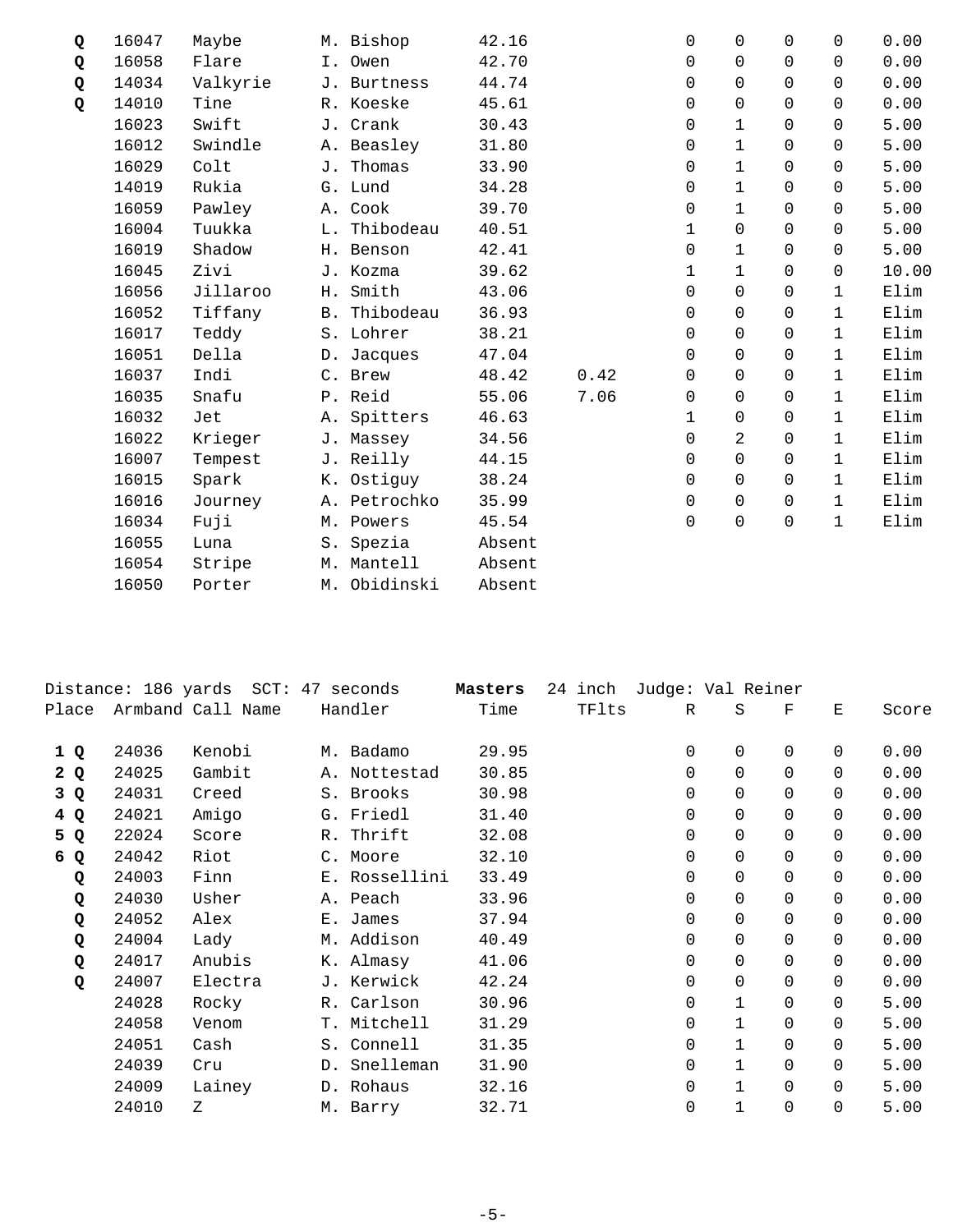| 24044 | Burton                  | X. Yao                | 32.85   | $\mathbf 0$  | $\mathbf{1}$   | $\Omega$    | 0            | 5.00  |
|-------|-------------------------|-----------------------|---------|--------------|----------------|-------------|--------------|-------|
| 24038 | Shibumi                 | L. Andrews            | 32.89   | 0            | $\mathbf{1}$   | $\Omega$    | 0            | 5.00  |
| 22011 | Fargo                   | K. Wells              | 33.85   | 0            | $\mathbf{1}$   | $\Omega$    | $\Omega$     | 5.00  |
| 24016 | DareDevil               | L. Pryse              | 34.09   | $\mathbf 1$  | $\Omega$       | $\Omega$    | $\Omega$     | 5.00  |
| 24043 | Rhydian                 | C. McKinney           | 34.44   | $\mathbf 1$  | $\Omega$       | $\Omega$    | $\Omega$     | 5.00  |
| 24022 | Race'N                  | N. Lende              | 35.82   | 0            | $\mathbf{1}$   | $\Omega$    | $\Omega$     | 5.00  |
| 24026 | Poppy                   | S. Garvey             | 36.93   | 0            | $\mathbf{1}$   | $\mathbf 0$ | 0            | 5.00  |
| 24005 | Popeye                  | K. Rueschenberg 32.48 |         | 0            | $\overline{2}$ | $\Omega$    | $\Omega$     | 10.00 |
| 24001 | Bang                    | M. Martimo            | 33.45   | $\mathbf 1$  | $\mathbf{1}$   | $\Omega$    | 0            | 10.00 |
| 24019 | Kaboom                  | A. McCune             | 33.48   | 0            | $\overline{2}$ | $\Omega$    | $\Omega$     | 10.00 |
| 24057 | Cephus                  | S. LeBlanc            | 34.07   | 0            | $\overline{a}$ | $\Omega$    | $\Omega$     | 10.00 |
| 24024 | Wycked                  | L. Goguen             | 34.98   | 0            | $\overline{2}$ | $\Omega$    | $\Omega$     | 10.00 |
| 24011 | Chevy                   | J. Lyle               | 35.85   | 0            | $\overline{2}$ | $\Omega$    | $\Omega$     | 10.00 |
| 24033 | Truant                  | C. Hornor             | 31.24   | 0            | 3              | $\Omega$    | $\Omega$     | 15.00 |
| 24049 | <b>UNO</b>              | S. Cwik               | 32.41   | 0            | $\overline{3}$ | $\Omega$    | $\Omega$     | 15.00 |
| 24034 | Rush                    | T. Duncan             | 32.51   | 0            | $\mathbf{3}$   | $\Omega$    | $\Omega$     | 15.00 |
| 22139 | Moon S                  | D. Scott              | 33.39   | 0            | $\mathfrak{Z}$ | $\Omega$    | $\Omega$     | 15.00 |
| 22028 | Gunner                  | L. Elson              | 31.60   | 0            | $\overline{4}$ | $\Omega$    | $\Omega$     | 20.00 |
| 24023 | Six                     | K. Smith              | 35.39   | $\mathbf{1}$ | 3              | $\Omega$    | $\Omega$     | 20.00 |
| 24059 | Helios                  | L. Lamore             | No Time | 0            | $\Omega$       | $\Omega$    | $\mathbf{1}$ | Elim  |
| 24029 | Jake                    | J. Marcus             | 36.19   | 0            | 0              | $\Omega$    | $\mathbf{1}$ | Elim  |
| 24014 | Halliah                 | J. Gauthier           | 24.50   | 0            | 1              | $\Omega$    | 1            | Elim  |
| 24040 | Dodge                   | D. Pubillones         | No Time | 0            | $\Omega$       | $\Omega$    | $\mathbf{1}$ | Elim  |
| 24006 | Sly                     | J. Pretli             | No Time | 0            | 0              | $\Omega$    | $\mathbf{1}$ | Elim  |
| 24048 | Clip                    | R. Sutherland         | 40.07   | 0            | $\Omega$       | $\Omega$    | $\mathbf{1}$ | Elim  |
| 24037 | Knack                   | S. Dos                | No Time | 0            | $\Omega$       | $\Omega$    | $\mathbf{1}$ | Elim  |
| 24013 | Dezi                    | L. Husson             | 40.95   | 0            | $\mathbf 0$    | $\Omega$    | $\mathbf{1}$ | Elim  |
| 24015 | Westley                 | M. Metelko            | 36.92   | 0            | $\overline{2}$ | $\mathbf 0$ | $\mathbf{1}$ | Elim  |
| 24045 | Simmer Down! M. Speagle |                       | 37.99   | $\mathbf 1$  | $\overline{0}$ | $\Omega$    | $\mathbf{1}$ | Elim  |
| 24041 | Xarya                   | S. Greenholt          | 40.48   | 0            | $\overline{a}$ | $\Omega$    | $\mathbf{1}$ | Elim  |
| 24032 | Sniper                  | G. Tubbs              | No Time | 0            | $\Omega$       | $\Omega$    | $\mathbf{1}$ | Elim  |
| 24012 | Rascal                  | P. Cinotto            | No Time | 0            | 0              | $\Omega$    | $\mathbf{1}$ | Elim  |
| 24027 | Solo                    | A. Castro             | Absent  |              |                |             |              |       |
| 24046 | Puma                    | M. Rock               | Absent  |              |                |             |              |       |
| 24047 | Loka                    | S. Tumanova           | Absent  |              |                |             |              |       |

|       |       | Distance: 181 yards SCT: 48 seconds |              | Masters | 14 inch | Judge: Val Reiner |          |          |          |       |
|-------|-------|-------------------------------------|--------------|---------|---------|-------------------|----------|----------|----------|-------|
| Place |       | Armband Call Name                   | Handler      | Time    | TFlts   | R                 | S        | F        | E.       | Score |
| 1Q    | 14013 | Stripper                            | S. Crank     | 35.37   |         | $\Omega$          | $\Omega$ | $\Omega$ | $\Omega$ | 0.00  |
| 2Q    | 14011 | Venture                             | J. Lavalley  | 35.50   |         | 0                 | $\Omega$ | $\Omega$ | $\Omega$ | 0.00  |
| 3 Q   | 14004 | Streak                              | B. Schaezler | 35.82   |         | 0                 | 0        | $\Omega$ | $\Omega$ | 0.00  |
| 4Q    | 14037 | Trek                                | B. Schaezler | 37.15   |         | $\mathbf 0$       | $\Omega$ | $\Omega$ | $\Omega$ | 0.00  |
| Q     | 14006 | Britain                             | B. Pinder    | 37.20   |         | $\mathbf 0$       | $\Omega$ | $\Omega$ | $\Omega$ | 0.00  |
| Q     | 14030 | Jeter                               | K. Morris    | 39.11   |         | 0                 | $\Omega$ | $\Omega$ | $\Omega$ | 0.00  |
| Q     | 14003 | Kodah                               | P. Demers    | 44.05   |         | $\Omega$          | $\Omega$ | $\Omega$ | $\Omega$ | 0.00  |
| Q     | 14018 | Riot                                | K. Mallory   | 47.05   |         | $\Omega$          | $\Omega$ | $\Omega$ | $\Omega$ | 0.00  |
|       | 14009 | Keen                                | B. Martin    | 36.03   |         | $\mathbf 0$       |          | $\Omega$ | $\Omega$ | 5.00  |
|       | 14026 | Buzz                                | N. Newman    | 43.21   |         | 1                 | 0        | 0        | $\Omega$ | 5.00  |
|       |       |                                     |              |         |         |                   |          |          |          |       |